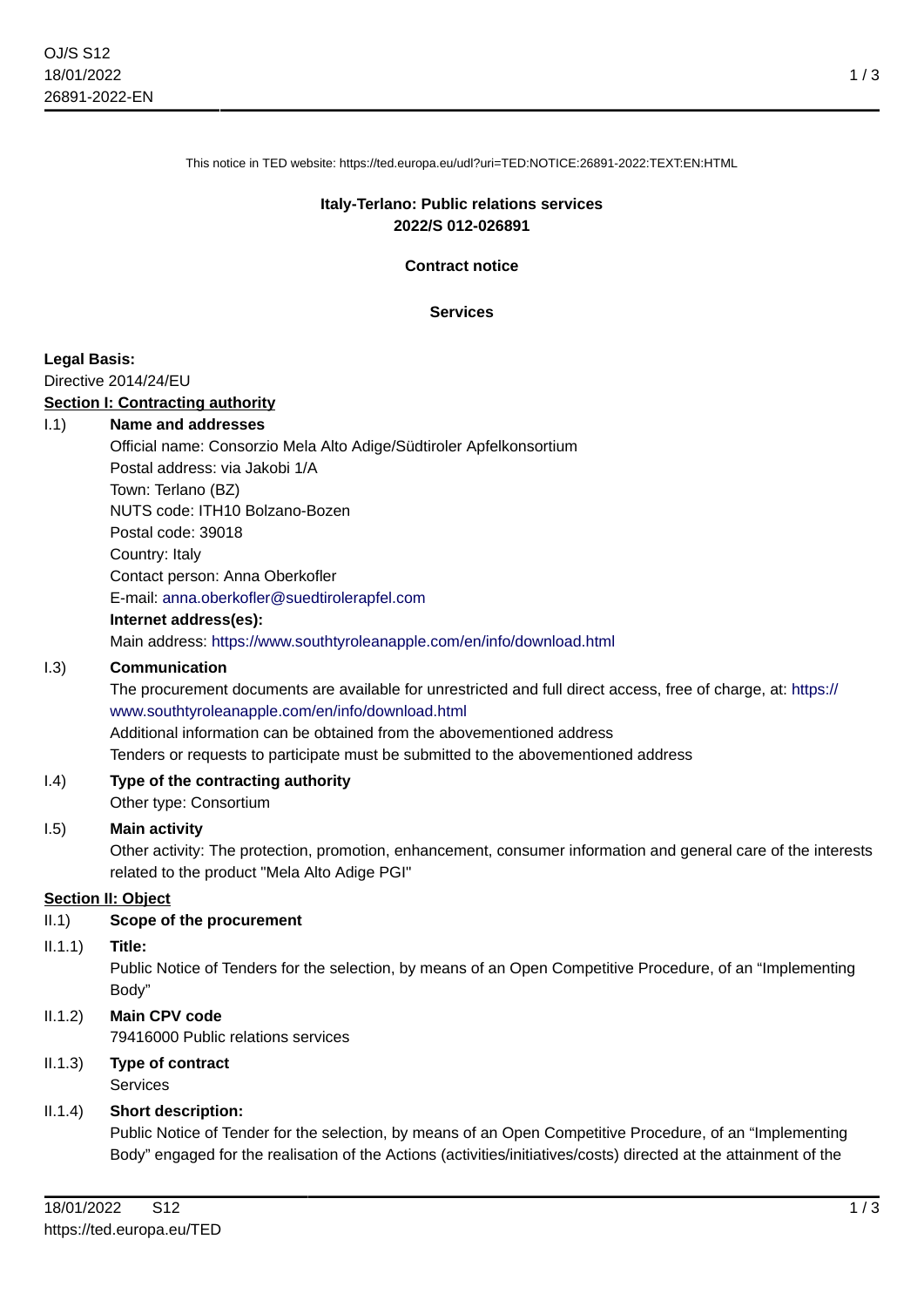objectives that are provided by the Programme that will be submitted to the European Union and which shall be carried out, if approved, in the following European countries: ITALY, GERMANY AND SPAIN, using as testimonial product: Apple.

# II.1.5) **Estimated total value**

Value excluding VAT: 1 852 322.00 EUR

II.1.6) **Information about lots** This contract is divided into lots: no

### II.2) **Description**

II.2.3) **Place of performance**

NUTS code: DE Deutschland NUTS code: ES España NUTS code: IT Italia Main site or place of performance: The promotional activities will be carried out in ITALY, GERMANY and SPAIN.

### II.2.4) **Description of the procurement:**

The activities to be carried out within the project framework include but are not limited to: activities of public relations, information on and promotion of agricultural products of European quality, the organization of events and tastings at points of sale, press campaigns, and the drawing up of informational and promotional materials. For a detailed description and the requirements for participation in the selection see the tender documents under the following link:<https://www.southtyroleanapple.com/en/info/download.html>.

#### II.2.5) **Award criteria**

Price is not the only award criterion and all criteria are stated only in the procurement documents

## II.2.6) **Estimated value**

Value excluding VAT: 1 852 322.00 EUR

### II.2.7) **Duration of the contract, framework agreement or dynamic purchasing system**

Duration in months: 36 This contract is subject to renewal: yes Description of renewals: Each 12 months.

- II.2.10) **Information about variants** Variants will be accepted: yes
- II.2.11) **Information about options** Options: no
- II.2.13) **Information about European Union funds** The procurement is related to a project and/or programme financed by European Union funds: yes Identification of the project: Regulation (EU) no. 1144/2014

#### II.2.14) **Additional information**

### **Section III: Legal, economic, financial and technical information**

### III.1) **Conditions for participation**

III.1.1) **Suitability to pursue the professional activity, including requirements relating to enrolment on professional or trade registers**

List and brief description of conditions:

See the tender documents under the following link:<https://www.southtyroleanapple.com/en/info/download.html>.